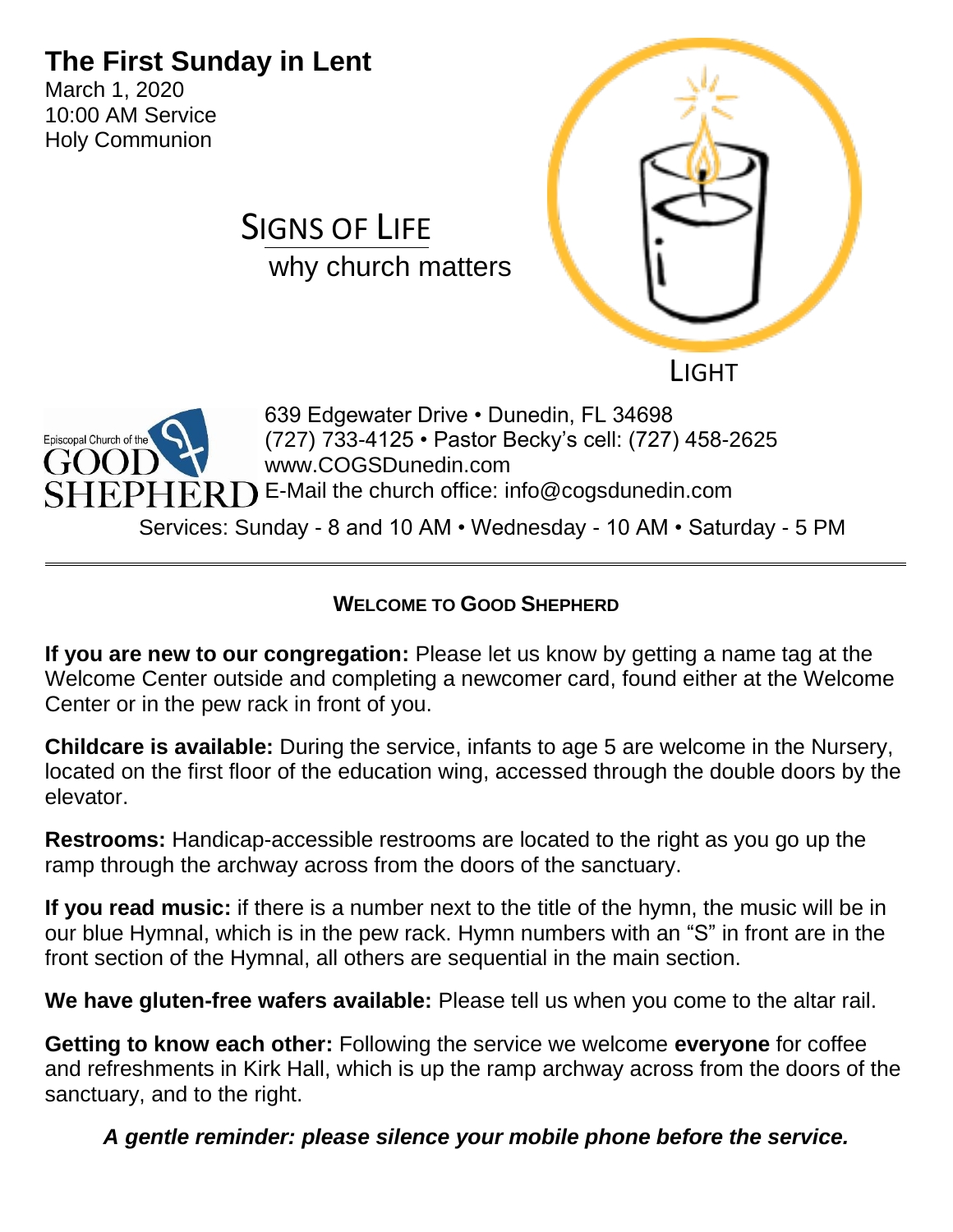#### **GATHERING FOR WORSHIP**

**PRELUDE** *In God, My Faithful God* J. Brahms

**[***During the Prelude, please prepare for worship by observing attentive silence.***]**

**GATHERING HYMN O Christ, the Word Incarnate H 632** [*Please stand when the chimes sound.*]

> *O Christ, the Word Incarnate, O Wisdom from on high, O Truth, unchanged, unchanging, O Light of our dark sky; we praise thee for the radiance that from the scripture's page, a lantern to our footsteps, shines on from age to age.*

*The Church from our dear Master received the word divine, and still that light is lifted o'er all the earth to shine. It is the chart and compass that o'er life's surging sea, mid mists and rocks and quicksands, still guides, O Christ, to thee.*

*O make thy Church, dear Savior, a lamp of purest gold, to bear before the nations thy true light as of old; O teach thy wandering pilgrims by this their path to trace, till, clouds and darkness ended, they see thee face to face.* 

#### **WELCOME AND ANNOUNCEMENTS**

[*Please be seated.*]

#### **ACCLAMATION**

[*Please stand.*]

- P Blessed be God: Father, Son, and Holy Spirit.
- C **And blessed be God's kingdom, now and for ever. Amen.**

#### **COLLECT FOR PURITY**

**M** Almighty God, to you all hearts are open, all desires known, and from you no **secrets are hid: Cleanse the thoughts of our hearts by the inspiration of your Holy Spirit, that we may perfectly love you, and worthily magnify your holy Name; through Christ our Lord. Amen.**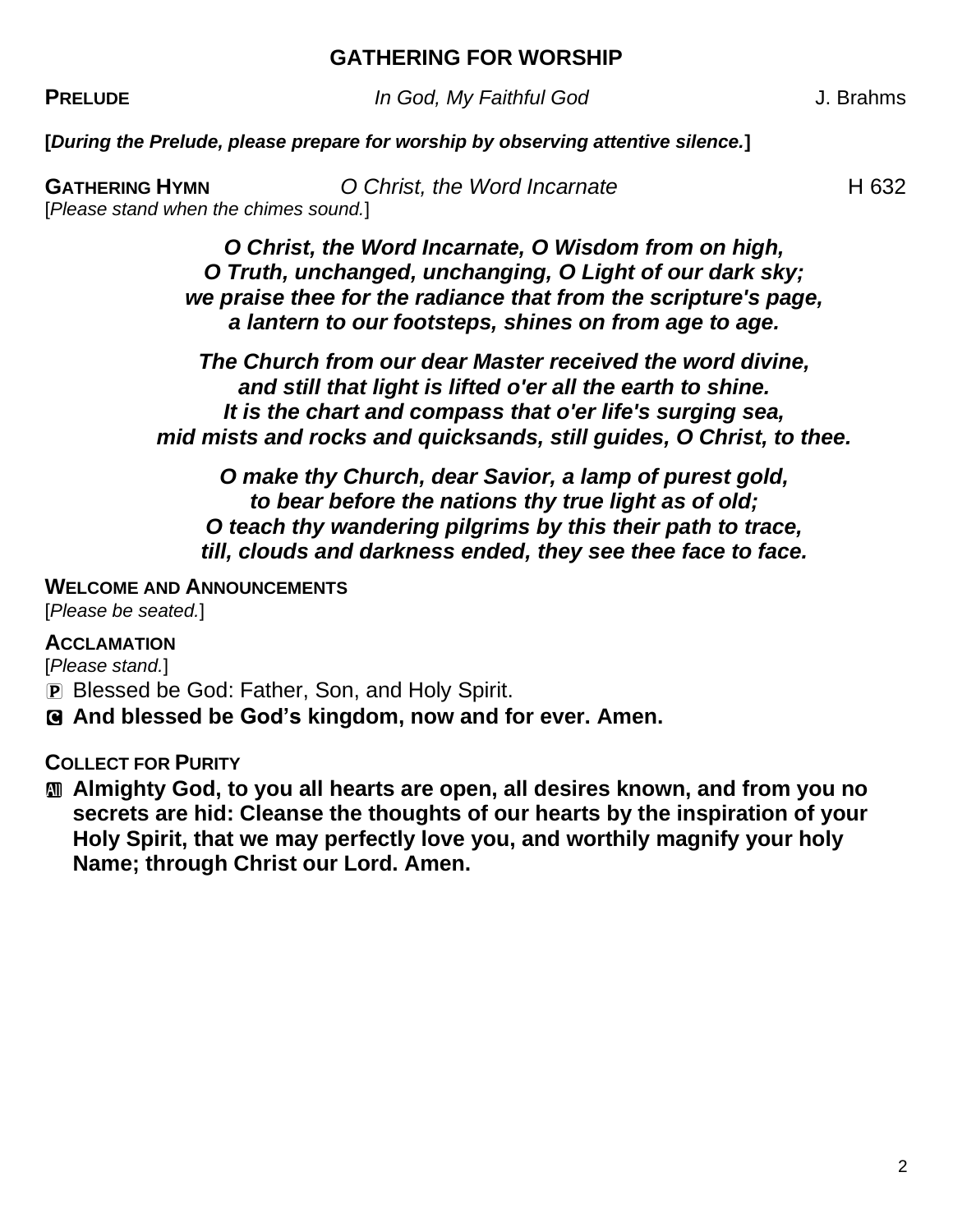*Source and Sovereign, Rock and Cloud, Fortress, Fountain, Shelter, Light, Judge, Defender, Mercy, Might, Life whose life all life endowed: May the church at prayer recall that no single holy name but the right behind them all is the God whom we proclaim.*

*Word and Wisdom, Root and Vine, Shepherd, Savior, Servant, Lamb, Well and Water, Bread and Wine, Way who leads us to I AM: May the church at prayer recall that no single holy name but the right behind them all is the God whom we proclaim.*

*Storm and Stillness, Breath and Dove, Thunder, Tempest, Whirlwind, Fire, Comfort, Counselor, Presence, Love, Energies that never tire: May the church at prayer recall that no single holy name but the right behind them all is the God whom we proclaim.*

**COLLECT OF THE DAY** 

- P The Lord be with you.
- C **And also with you.**
- P Let us pray…Christ our True Light: when the lights of this world blind and bewilder and its darkness brings us no peace, train our eyes to behold your brightness and enfold us in the healing shadow of your wings, that we may love you by night as by day; who with the Father of lights and the Spirit of truth shine upon us, one God, through endless ages.
- C **Amen.**

## **THE WORD OF GOD**

**THE READINGS:** Psalm 119: 105-112, Canticle 11, 2 Peter 1:16-21, John 1:1-4, 9-14, 16-18 [*Please be seated.*]

## **The First Reading**

L The First Reading is taken from *Psalm 119…*

Your word is a lantern to my feet and a light upon my path. I have sworn and am determined to keep your righteous judgments. I am deeply troubled; preserve my life, O LORD, according to your word. Accept, O LORD, the willing tribute of my lips, and teach me your judgments. My life is always in my hand, yet I do not forget your law. The wicked have set a trap for me, but I have not strayed from your commandments. Your decrees are my inheritance for ever; truly, they are the joy of my heart. I have applied my heart to fulfill your statutes for ever and to the end.

- L The Word of the Lord
- C **Thanks be to God.**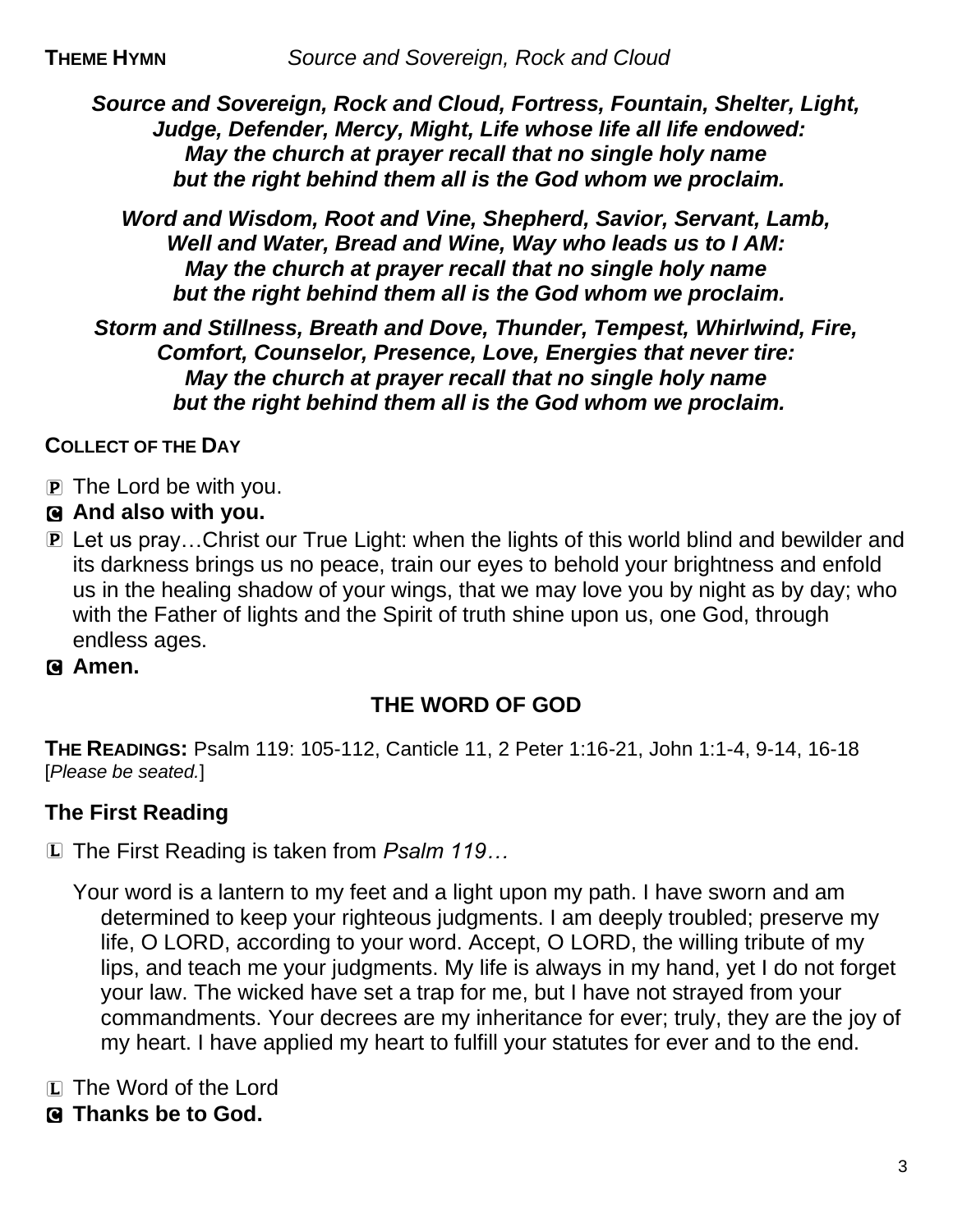#### **The Psalm** [Tune*: Jesus Shall Reign*]

**Arise, now, shine, your light has come, God's glory rises like the sun; Though darkness still enshrouds the land, Deep gloom remains on every hand.**

**The Lord will rise above his own, His glory rest on you alone; The nations will stream to your light, And kings come to your dawning bright.**

**Your gates will always be unbarred, Your portals open night and day; Your name, the City of the Lord, Zion, on whom his love is poured.**

**Here violence will be no more, Within your borders peace is sure; Your walls will bear Salvation's name, Your gates the name of Praise shall claim.**

**You will not need the sun by day, Nor yet by night the moon's bright ray; The Lord will be your shining light And God your glory day and night.**

## **The Second Reading**

L *The Second Reading is taken from 2 Peter chapter 1…*

We didn't repeat crafty myths when we told you about the powerful coming of our Lord Jesus Christ. Quite the contrary, we witnessed his majesty with our own eyes. He received honor and glory from God the Father when a voice came to him from the magnificent glory, saying, "This is my dearly loved Son, with whom I am wellpleased."

We ourselves heard this voice from heaven while we were with him on the holy mountain. In addition, we have a most reliable prophetic word, and you would do well to pay attention to it, just as you would to a lamp shining in a dark place, until the day dawns and the morning star rises in your hearts.

Most important, you must know that no prophecy of scripture represents the prophet's own understanding of things, because no prophecy ever came by human will. Instead, men and women led by the Holy Spirit spoke from God.

L The Word of the Lord.

### C **Thanks be to God.**

**ACCLAMATION** *Like the Murmur of the Dove's Song* H. 513 vs 2-3

[*Please stand.*]

**To the members of Christ's Body, to the branches of the Vine, to the Church in faith assembled, to her midst as gift and sign: come, Holy Spirit, come.**

**With the healing of division, with the ceaseless voice of prayer, with the power to love and witness, with the peace beyond compare: come, Holy Spirit, come.**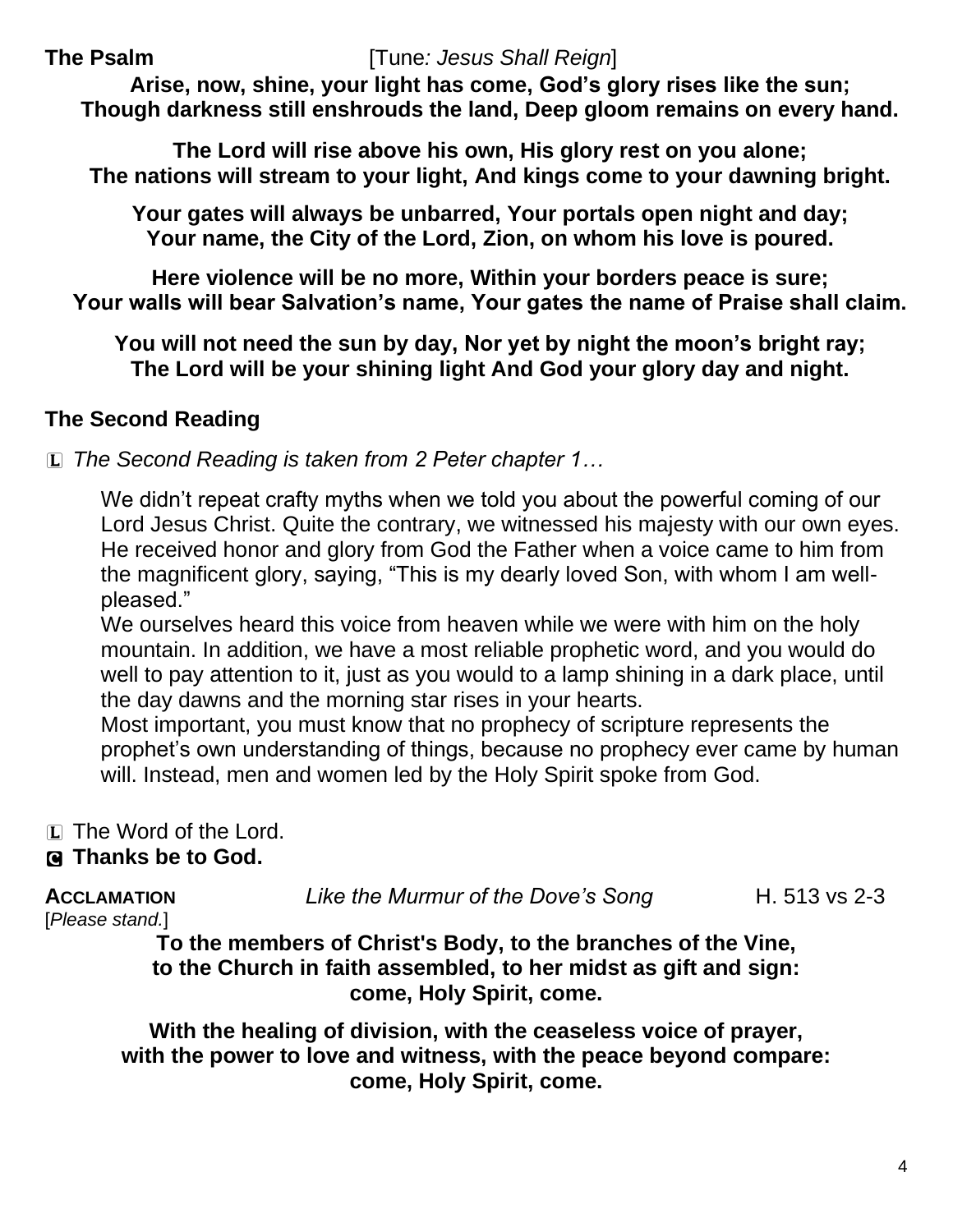## **The Gospel**

D The Holy Gospel of our Lord Jesus Christ according to John.

## C **Glory to you, Lord Christ.**

D In the beginning was the Word and the Word was with God and the Word was God. The Word was with God in the beginning. Everything came into being through the Word,

and without the Word nothing came into being. What came into being through the Word was life, and the life was the light for all people.

The true light that shines on all people was coming into the world. The light was in the world, and the world came into being through the light, but the world didn't recognize the light. The light came to his own people, and his own people didn't welcome him. But those who did welcome him, those who believed in his name, he authorized to become God's children, born not from blood nor from human desire or passion, but born from God. The Word became flesh and made his home among us. We have seen his glory, glory like that of a father's only son, full of grace and truth.

From his fullness we have all received grace upon grace; as the Law was given through Moses, so grace and truth came into being through Jesus Christ. No one has ever seen God. God the only Son, who is at the Father's side, has made God known.

D The Gospel of the Lord.

### C **Praise to you, Lord Christ.**

**Sermon** Cindy Roehl [*Please be seated.*] **SERMON HYMN** *I Want to Walk as a Child of the Light* **H. 490** 

[*Please stand.*]

*I want to walk as a child of the light. I want to follow Jesus. God set the stars to give light to the world. The star of my life is Jesus.* 

Refrain

*In him there is no darkness at all. The night and the day are both a like. The Lamb is the light of the city of God. Shine in my heart, Lord Jesus.*

*I want to see the brightness of God. I want to look at Jesus. Clear sun of righteousness, shine on my path, and show me the way to the Father.*  Refrain

*I'm looking for the coming of Christ. I want to be with Jesus. When we have run with patience the race, we shall know the joy of Jesus.*  Refrain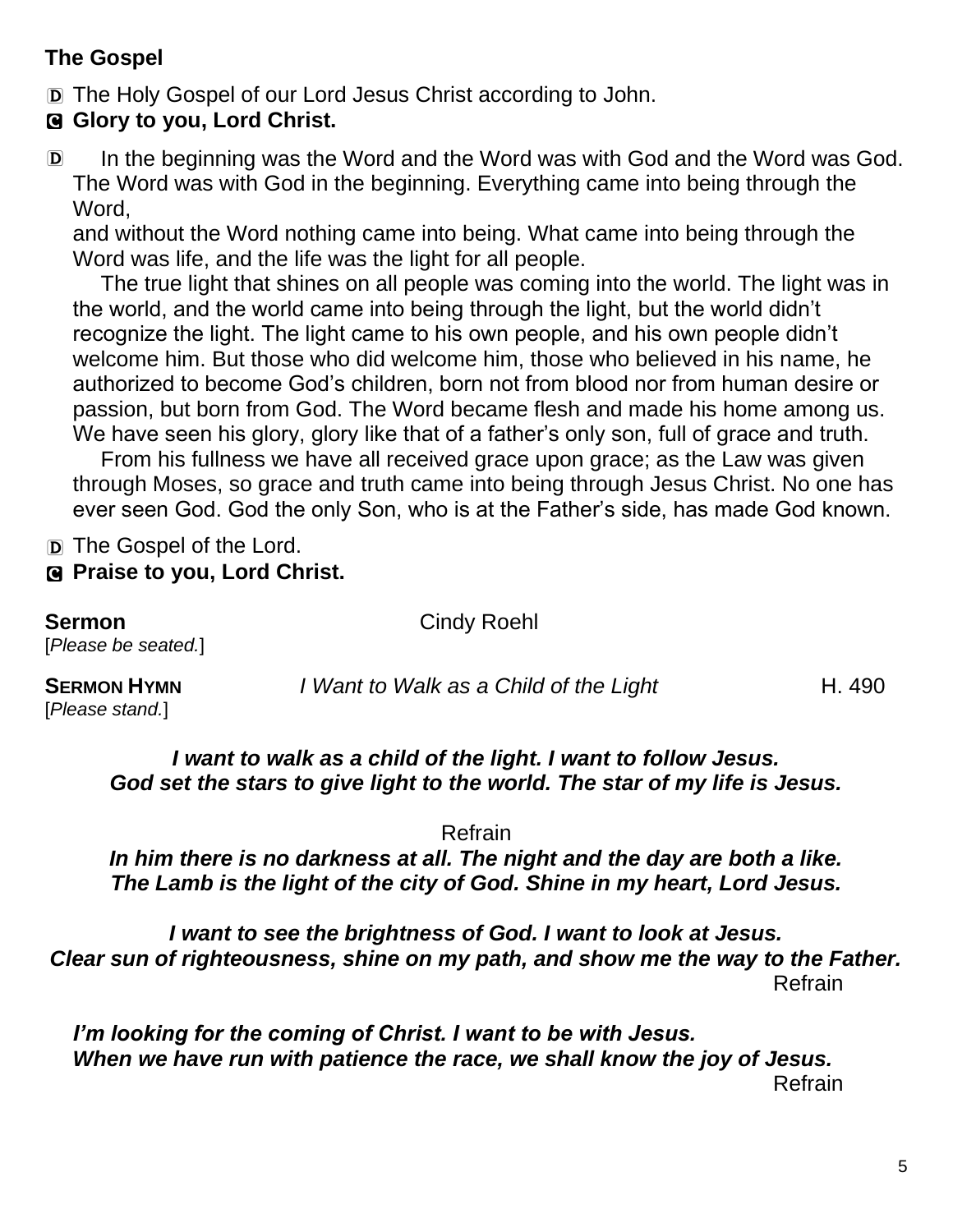# **NICENE CREED**

[*Please stand.*]

C **We believe in one God, the Father, the Almighty, maker of heaven and earth, of all that is, seen and unseen.**

**We believe in one Lord, Jesus Christ, the only Son of God, eternally begotten of the Father, God from God, Light from Light, true God from true God, begotten, not made, of one Being with the Father. Through him all things were made. For us and for our salvation he came down from heaven: by the power of the Holy Spirit he became incarnate from the Virgin Mary, and was made man. For our sake he was crucified under Pontius Pilate; he suffered death and was buried. On the third day he rose again in accordance with the Scriptures; he ascended into heaven and is seated at the right hand of the Father. He will come again in glory to judge the living and the dead, and his kingdom will have no end.**

**We believe in the Holy Spirit, the Lord, the giver of life, who proceeds from the Father and the Son. With the Father and the Son he is worshiped and glorified. He has spoken through the Prophets. We believe in one holy catholic and apostolic Church. We acknowledge one baptism for the forgiveness of sins. We look for the resurrection of the dead, and the life of the world to come. Amen.**

#### **PRAYERS OF THE PEOPLE**

[*Please stand, kneel, or sit, as you prefer.*]

- D Remembering that it is no longer we who live but Chris who lives in us, let us pray for the Church and for the world.
- L We pray for all who call you Lord. Enliven our common life, that together we may worship you joyfully, give our `hearts wholly to you in prayer, and gently commend to others the faith that is in us. We pray for all who are in need and who suffer [especially, *read names from notebook*]
- C **Lord Christ, live in us so that we are courageous agents of justice and compassion, and share our resources generously.**
- L We pray for the leaders around the world. Help them to respect all by considering others as equal to themselves, by thinking charitably towards all neighbors near and far, and by seeking to understand and appreciate those who differ from them.
- C **Lord Christ, live in us so that we love and serve others as you love and serve us.**
- L We pray for all who are responsible for the mission and ministry of the church, lay and ordained.
- C **Lord Christ, live in us so that we are humble, patient and act with integrity, using the values and promises of the Reign of God as the foundation of every decision, action or abstention.**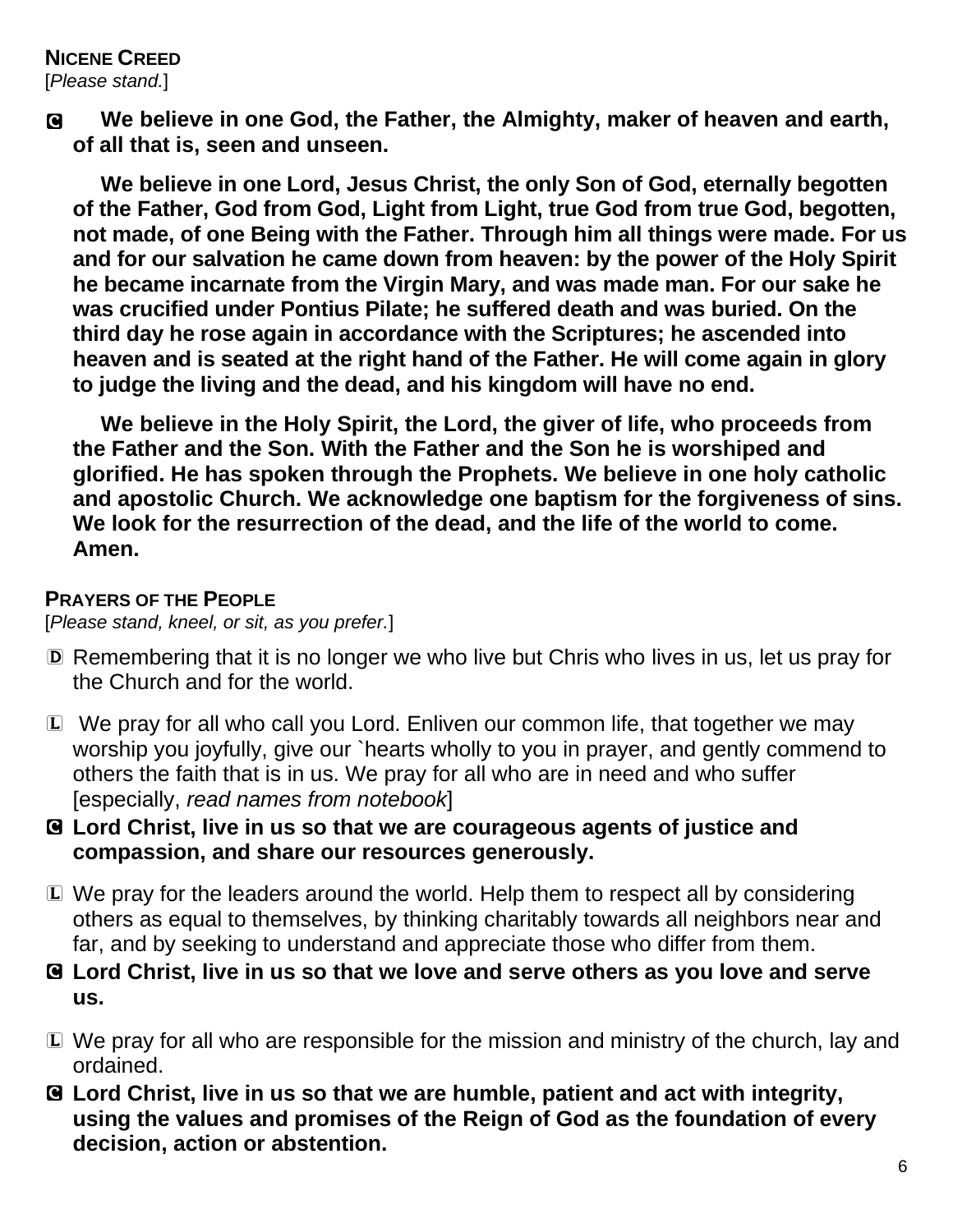- L We pray for a sense of awe for all you have created and entrusted to us, including our own bodies, your creation, and the lives of others. We give you thanks for the blessings of this life [*read items from notebook*]. You open your hand and fill the earth with good things.
- C **Lord Christ, live in us so that we cherish the gifts you have given us, conserving and healing your creation for the sake of those who come after us.**
- L We pray for those whose life on this earth has ended, [especially, *read names from notebook*.] Let light perpetual shine upon them.
- C **Lord Christ, live in us so that we follow the good examples of your saints, who teach us to enjoy worldly goods and comforts in moderation, and to be honest in our daily life and work.**
- L Let your grace restore us, good Lord, and let your Spirit inspire us.
- C **Lord Christ, live in us and accomplish in us the work of your salvation, that we may show forth your glory in the world. Amen.**

#### **CONFESSION AND FORGIVENESS OF SIN**

[*Please stand or kneel, as you choose.*]

- D Let us confess our sins to God. [*Silence is kept.*] Have mercy upon us, most merciful Father; . . .
- C **in your compassion forgive us our sins, known and unknown, things done and left undone; and so uphold us by your Spirit that we may live and serve you in newness of life, to the honor and glory of your Name; through Jesus Christ our Lord. Amen.**
- P Almighty God have mercy on you, forgive you all your sins through the grace of Jesus Christ, strengthen you in all goodness, and by the power of the Holy Spirit keep you in eternal life.
- C **Amen.**

### **PRAYERS AND BLESSINGS**

[*Those celebrating birthdays, anniversaries or special occasions may receive an individual blessing.*]

[*No Children's Message during Lent*]

## **THE GREETING OF PEACE**

[*Please stand.*]

- $\mathbf{P}$  The peace of the Lord be always with you.
- C **And also with you.** [*All may greet one another in the name of the Lord.*]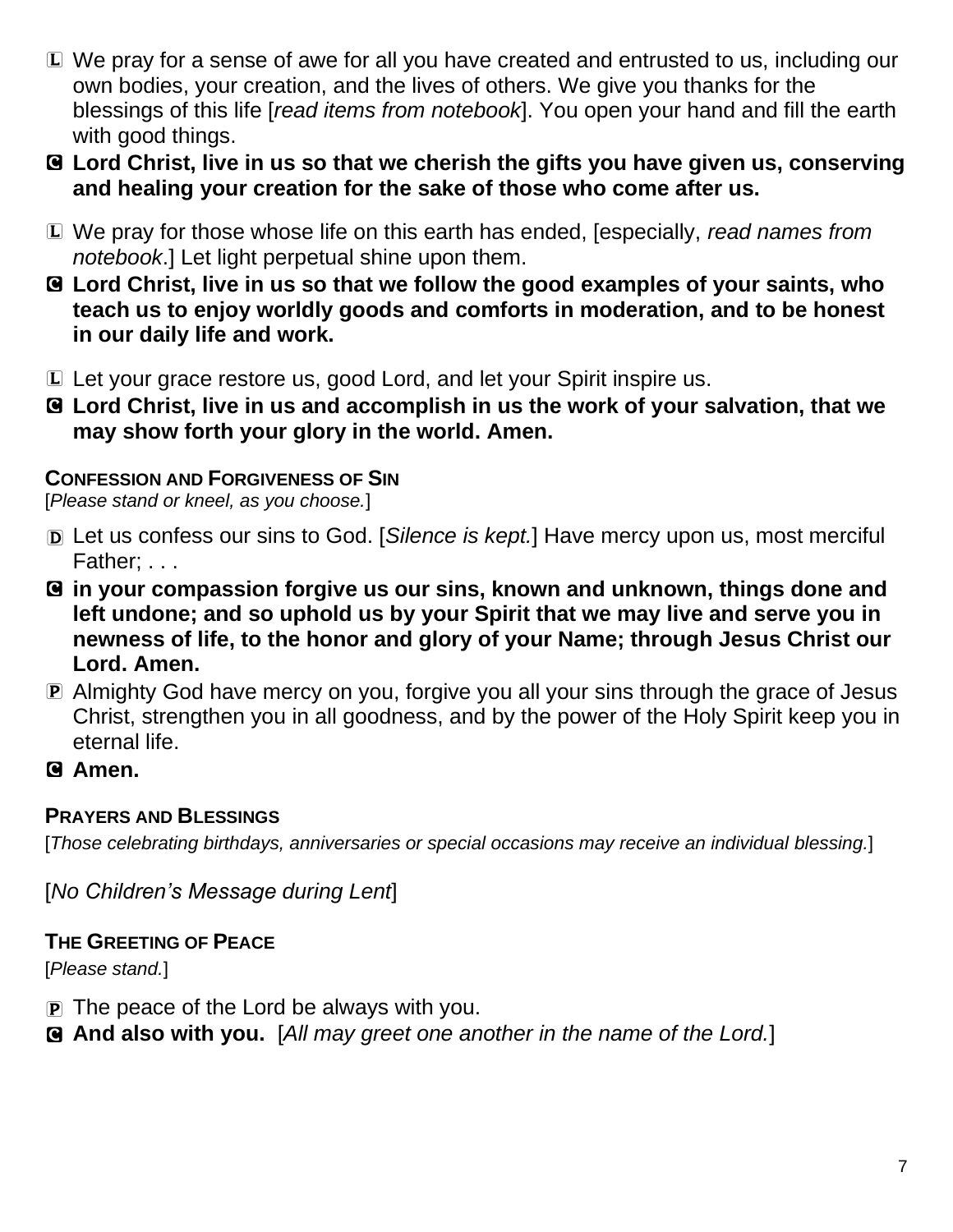## **THE HOLY COMMUNION**

#### **OFFERTORY SENTENCE**

D Walk in love, as Christ loved us and gave himself for us, an offering and sacrifice to God. Bring your tithes, gifts and offering with gladness.

**OFFERTORY Be Thou My Vision R. Shephard** 

[*Please be seated. If this is your first time worshiping with us, please let your offering be only the completed blue guest card, and let this service be our gift to you.*]

#### **PRESENTATION**

[*Please stand when the offering plates are given to the Deacon.*]

D We gladly present the fruits of our lives to the God who creates us, redeems us and sustains us. May we have the grace to use them to heal God's world.

**PRESENTATION HYMN** *Take My Life, That I May Be*

#### *Take my life, that I may be consecrated, Lord, to thee; take my moments and my days; let them flow in ceaseless praise.*

### *Take my silver and my gold, not a mite would I withhold; take my intellect, and use ev'ry power as thou shalt choose.*

## **THE GREAT THANKSGIVING:** *Eucharistic Prayer A*

- **P** The Lord be with you.
- C **And also with you.**
- P Lift up your hearts.
- C **We lift them to the Lord.**
- **P** Let us give thanks to the Lord our God.
- C **It is right to give our thanks and praise.**
- P It is Right, and a good and joyful thing, always and everywhere to give thanks to you, Father Almighty, Creator of heaven and earth. You bid your faithful people cleanse their hearts, and prepare with joy for the Paschal feast; that, fervent in prayer and in works of mercy, and renewed by your Word and Sacraments, they may come to the fullness of grace which you have prepared for those who love you. Therefore we praise you, joining our voices with Angels and Archangels and with all the company of heaven, who for ever sing this hymn to proclaim the glory of your name:

#### *Holy, holy, holy Lord, God of power and might,* S 129 *heaven and earth are full of your glory. Hosanna in the highest. Blessed is he who comes in the name of the Lord. Hosanna in the highest.*

[*Please stand or kneel as you prefer.*]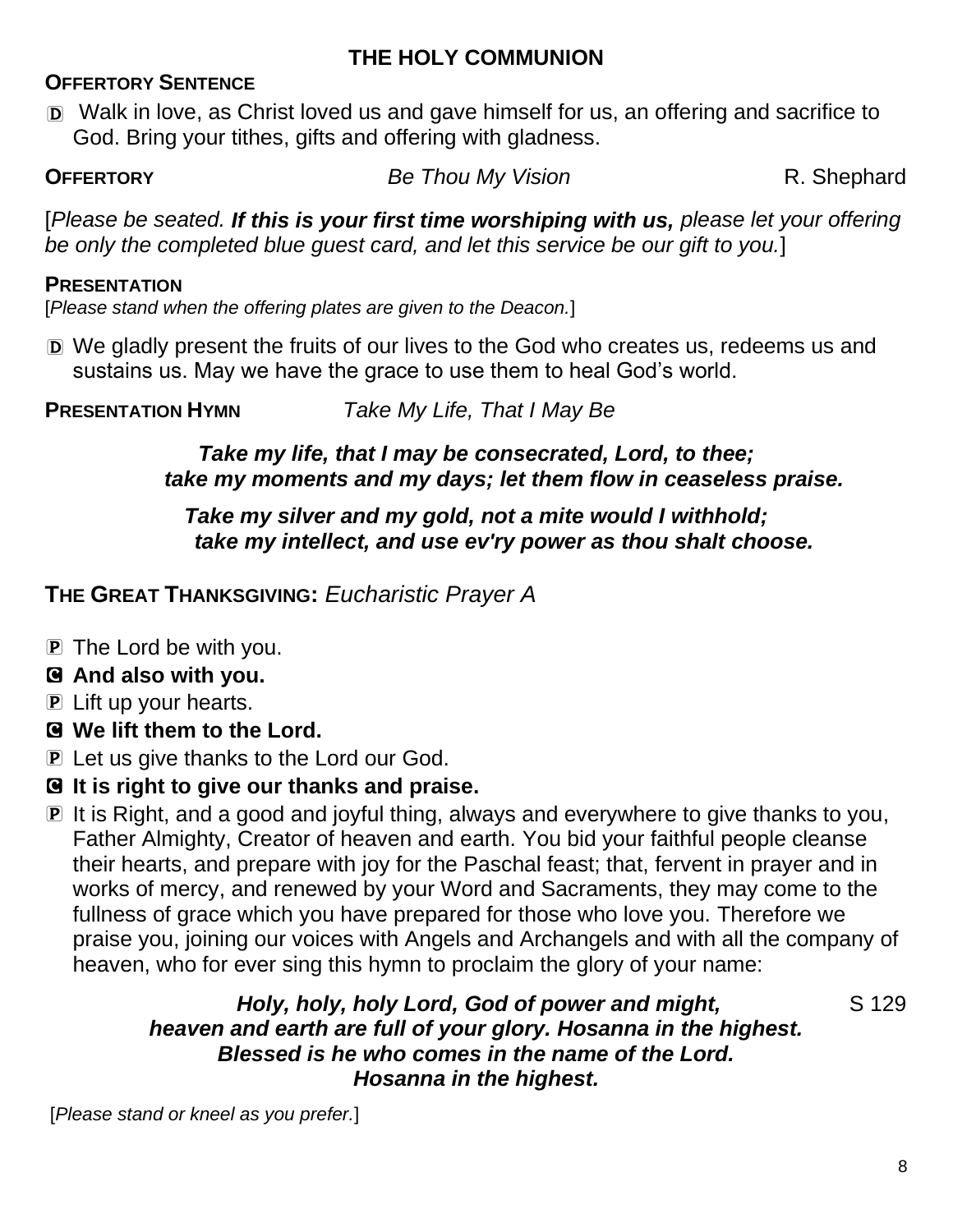- P Holy and gracious Father: In your infinite love you made us for yourself; and, when we had fallen into sin and become subject to evil and death, you, in your mercy, sent Jesus Christ, your only and eternal Son, to share our human nature, to live and die as one of us, to reconcile us to you, the God and Father of all.
- P He stretched out his arms upon the cross, and offered himself in obedience to your will, a perfect sacrifice for the whole world.
- P On the night he was handed over to suffering and death, our Lord Jesus Christ took bread; and when he had given thanks to you, he broke it, and gave it to his disciples, and said, "Take, eat: This is my Body, which is given for you. Do this for the remembrance of me."
- P After supper Jesus took the cup of wine; and when he had given thanks, he gave it to them, and said, "Drink this, all of you: this is My Blood of the new Covenant, which is shed for you and for many for the forgiveness of sins. Whenever you drink it, do this for the remembrance of me."
- P Therefore we proclaim the mystery of faith:
- C **Christ has died. Christ is risen. Christ will come again. We celebrate the memorial of our redemption, O Father, in this sacrifice of praise and thanksgiving. Recalling his death, resurrection, and ascension, we offer you these gifts. Sanctify them by your Holy Spirit to be for your people the Body and Blood of your Son, the holy food and drink of new and unending life in him. Sanctify us also that we may faithfully receive this holy Sacrament, and serve you in unity, constancy, and peace; and at the last day bring us with all your saints into the joy of your eternal kingdom.**
- P All this we ask through your Son Jesus Christ. By him, and with him, and in him, in the unity of the Holy Spirit all honor and glory is yours, Almighty Father, now and for ever.
- C **AMEN.**

## **THE LORD'S PRAYER**

- P And now as our Savior Christ has taught us, we are bold to say:
- a **Our Father, who art in heaven, hallowed be thy Name, thy kingdom come, thy will be done, on earth as it is in heaven. Give us this day our daily bread. And forgive us our trespasses, as we forgive those who trespass against us. And lead us not into temptation, but deliver us from evil. For thine is the kingdom, and the power, and the glory, for ever and ever. Amen.**

## **THE BREAKING OF THE BREAD**

- P Christ our Passover is sacrificed for us.
- C **Therefore let us keep the feast.**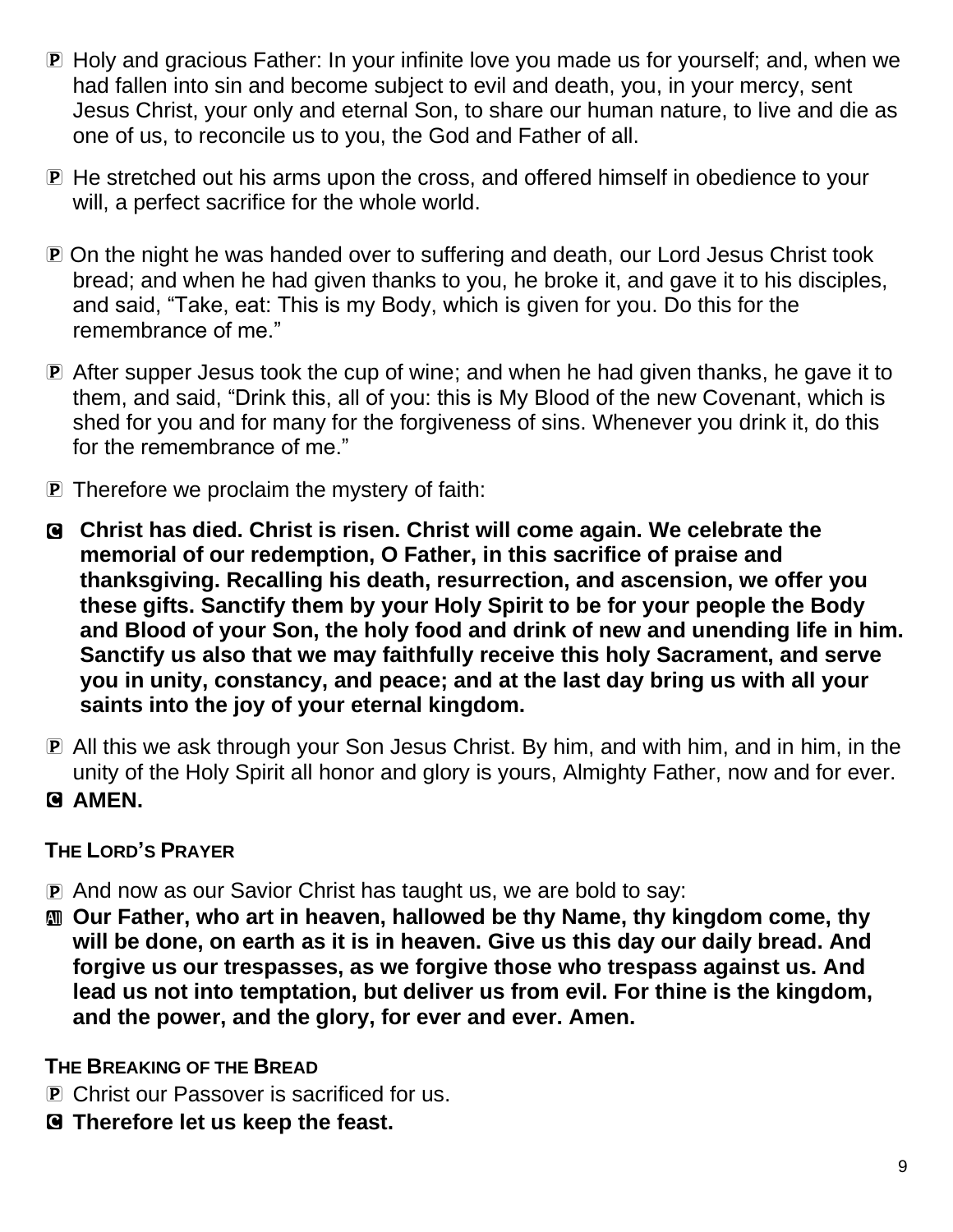#### *Jesus, Lamb of God: have mercy on us. Jesus, bearer of our sins: have mercy on us. Jesus, redeemer, redeemer of the world: give us your peace, give us your peace.*

P The Gifts of God for the People of God. Take them in remembrance that Christ died for you, and feed on him in your hearts by faith, with thanksgiving.

[*You may be seated. All are welcome at the Lord's Table. Please follow the directions of the usher, who will let you know when it's your turn to go to the altar rail. You may stand or kneel. To receive, hold your hands in front of you, one palm over the other. The priest will place a wafer there. You may either consume it immediately, and then sip from the cup of wine when it comes to you, or, you may wait and dip the wafer into the wine. When you are finished, please return to your seat by the side aisle.*]

*Our Prayer Team will be in the south narthex (at the back of the church) during Holy Communion to pray with you for healing, guidance, thanksgiving, for a loved one, or anything else on your heart.* 

#### **COMMUNION MUSIC**

[*Please remain seated.*]

## **COMMUNION CHANT** *The Lord Is My Light*

[*Please repeat this chant until the musician stops playing the tune.*]



**PRAYER AFTER COMMUNION** [*Please stand or kneel, as you choose.*]

- $\overline{P}$  Let us pray...
- C **Loving God, we give you thanks for restoring us in your image and nourishing us with spiritual food in the Sacrament of Christ's Body and Blood. Now send us forth a people, forgiven, healed, renewed, that we may proclaim your love to the world and shine with the love of Christ our Savior. Amen.**

#### **THE BLESSING**

[*Please stand.*]

P Our Triune God gives us the signs of life, equipping, empowering, and strengthening us to become disciples of Christ Jesus. God the Father, God the Son and God the Holy Spirit, bless you in your Lenten journey, today and throughout this holy season.

C **Amen.**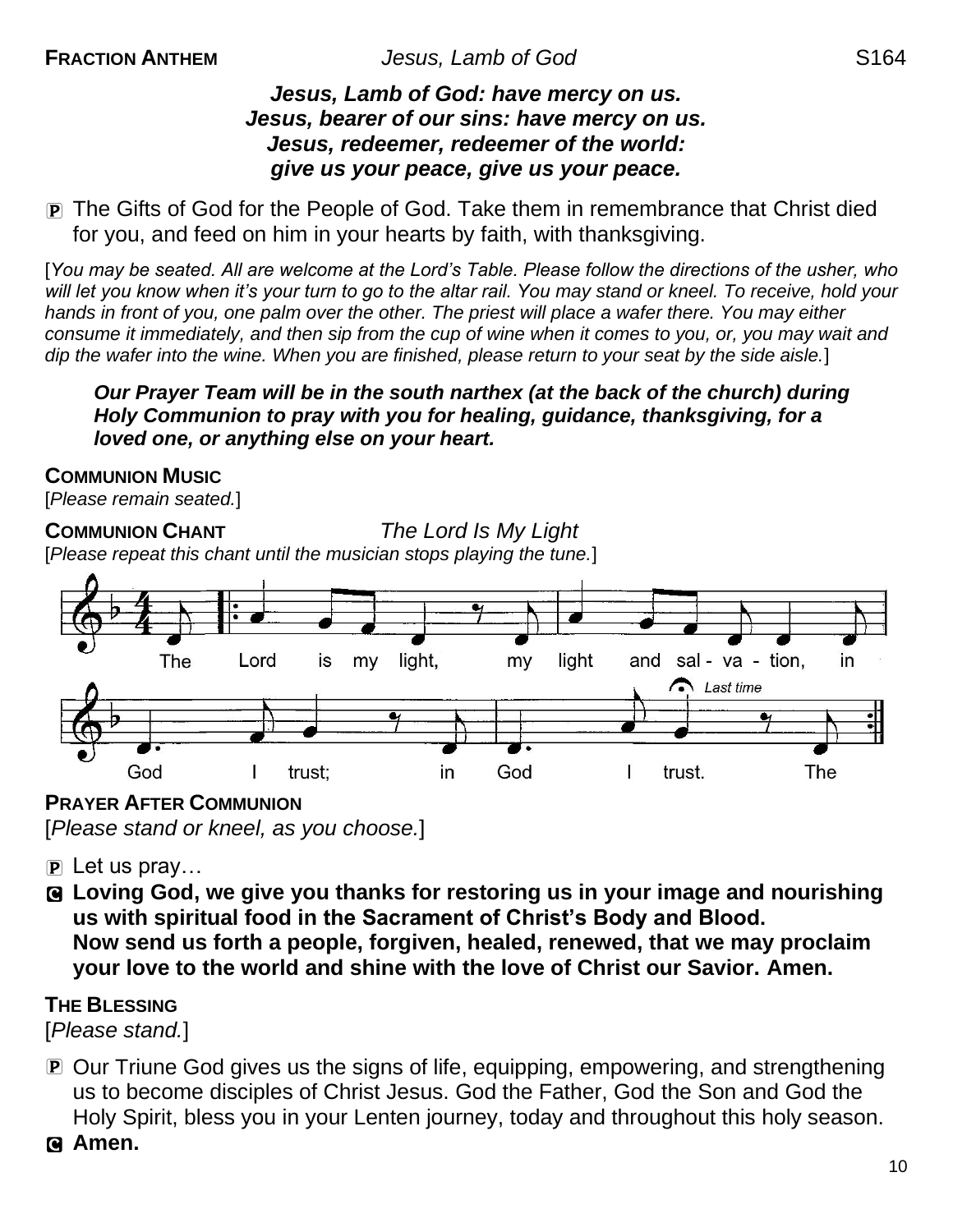**SENDING HYMN** *We Are Called*



#### **THE DISMISSAL**

- D Go in peace to love and serve the Lord.
- C **Thanks be to God!**

**POSTLUDE** *Fugue on the Kyrie* **P. DuMage**